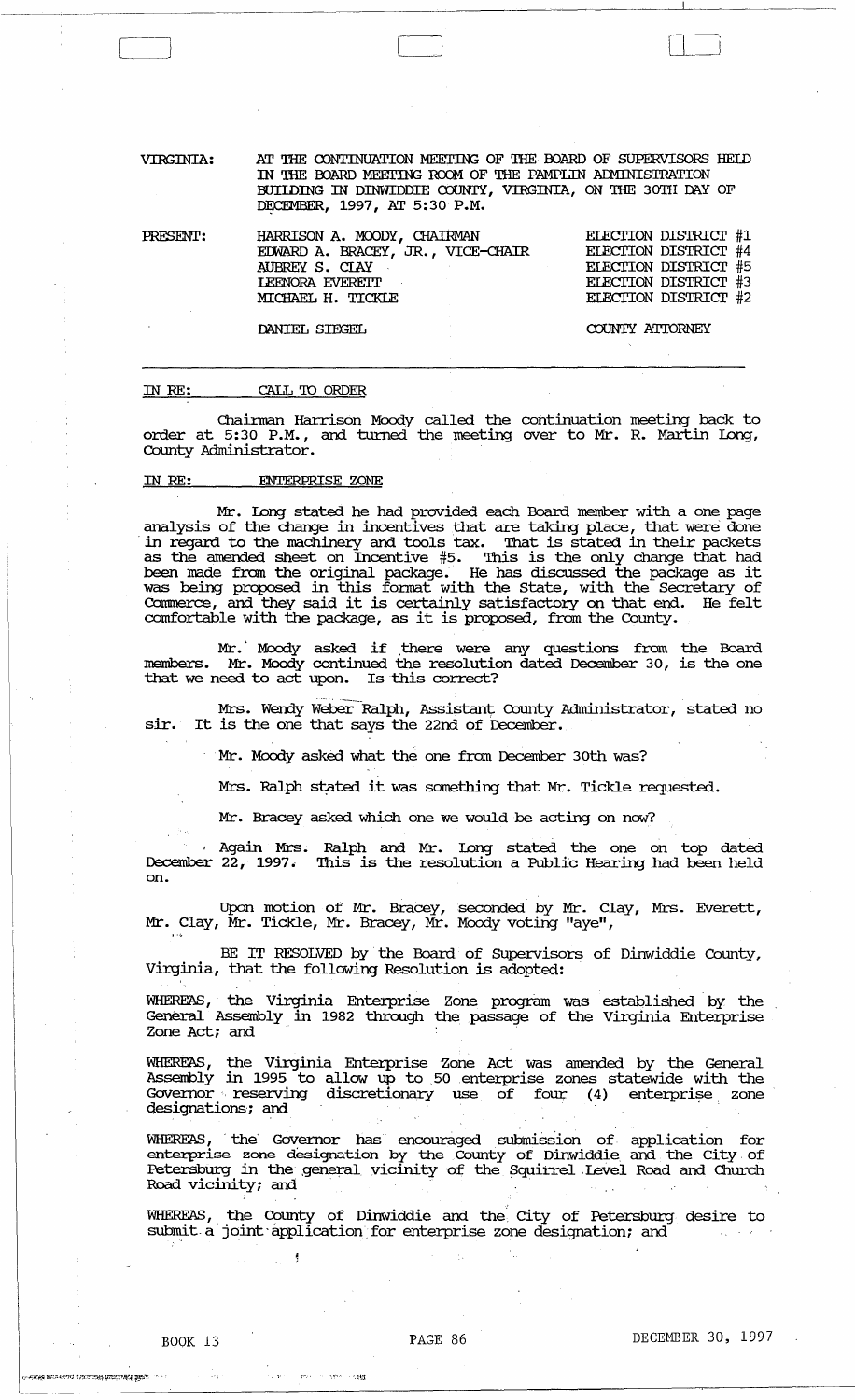WHEREAS, the proposed application submitted by Dinwiddie County would effect lands generally bounded to the west by Route 1, to the south by Flank Road and a portion of Church Road; to the east by Collier Railroad yard; and to the north by 1-85 and the city of Petersburg; and

WHEREAS, the County is considering the designation of a sub zone within the County at a location yet to be detennined; and

WHEREAS, the County is committed to passing local incentive ordinances as needed; and

WHEREAS, the county shall act as program administrator for those lands contained within Dinwiddie County; and

WHEREAS, the County held a public hearing on Monday, December 22, 1997 at 5:00 P.M. in fulfillment of the requirements stated in Chapter 15.1-431 (now  $15.2 - 431$ ), Code of Virginia;

NOW, THEREFORE BE IT RESOLVED, that the Dinwiddie County Board of Supervisors hereby acknowledges that Dinwiddie County is applying for an enterprise zone and authorize the County Administrator to prepare and submit the application for the enterprise zone designation on behalf of the County.

-; : r><' " \' .... "C'. ';~';l ';ir"'-

# VOIE: 5-0 Certified By: R. Martin Long County Administrator

Mr. Tickled asked the Chairman if he could ask a question before they act on tpe Resolution or did we act on the Resolution when we acted on this piece of paper?

Mr. Long stated the first page approved the enterprise zone, with the amendment to Incentive #5, including the resolution.

Mr. Tickle stated he wished to make a quick note. The period of availability, the entire-life of the enterprise zone, what he understood that to mean, before we go from this meeting place today, is at any time we want to edit or amend this we are entitled to do so. Even though it we want to ein the antenna units we are entitled to do so. Even drough it number on the limitations on applicability, for example, we wished to increase that amount or increase the job limits, we have the right to do so.

Mr. long stated once a year.

Mr. Tickle stated he just wanted to make sure when we say the entire life of the enterprise zone it does not limit us.

Mr. long stated that once a year you are able to amend it.

At this point Mr. Resolution to the public. Resolution. Bracey requested that someone read the Mr. Long proceeded to read the above

Mr. Moody stated to Mr. Bracey as stated in a previous meeting this means this area will be designated an enterprise zone but zoning has to be in effect, and all that, before any other industry can come in.

Mr. Bracey agreed.

Mr. Moody asked Mr. Tickle if he had another item he wished to put before the Board.

Mr. Tickle stated he would just like to suggest to the Board they may look at the second page. He stated he had some recommendations and changes to the second page. It is a resolution basically to support anyone who would like to come back sometime in the spring to look into the possibility of incorporating their property or properties into the enterprise zone. His suggestion is to go down to item, the sixth whereas, and remove that totally. He read the portion that he wished to have removed," Whereas, the County has been instrumental in assisting the West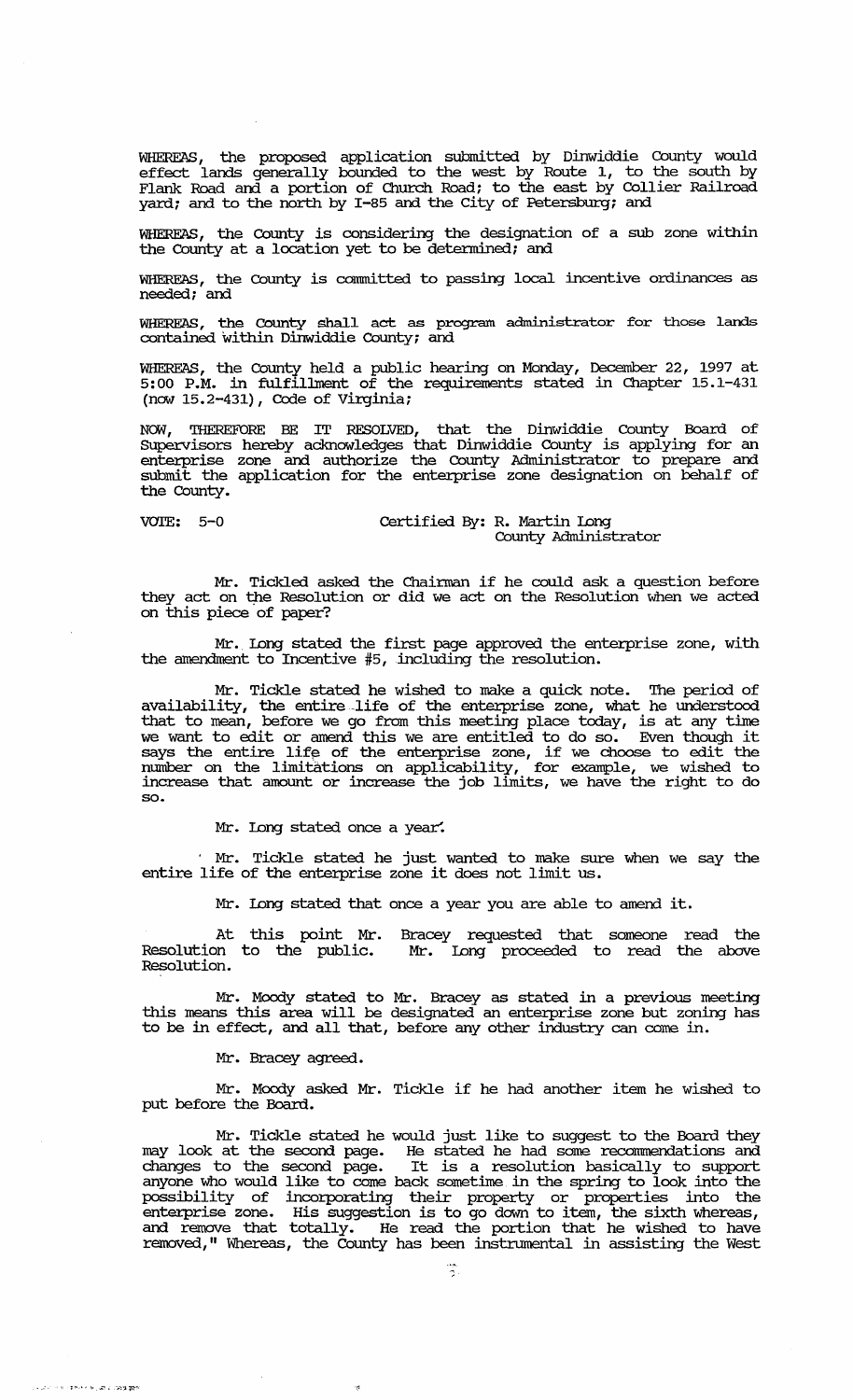Petersburg subdivision residents revitalize their neighborhood; and"; because this is not for WPVA it is for any citizen. This could be for a private group, a private citizen, or to be for anyone. Also remove the bottom line where it says - under NOW, THEREFORE "with particular attention given to the possibility of including the West Petersburg subdivision area", just remove that again because it is not for just WPVA, supdivision area", just remove that again because it is not for just with,<br>it is for anyone. We are aware of private land owners that wish to be incorporated into the zone. Since we are so busy and did not have the time to investigate this, this will give us the ability to 'go back and Line to investigate this, this will give us the unitry to go back that look at this again. This will allow other people to investigate if they would want to be incorporated into the zone. He stated he could not see how this would hurt us in any way.

 $\Box$ 

Mr. Moody asked if there were any other comments from the Board members regarding this resolution.

Mr. Bracey stated we were not here tonight to vote on this resolution.

Mr. Moody stated this is--

 $\label{eq:R1} \mathcal{F}^{\mathcal{R}}=\bigcup_{i=1}^k \mathcal{F}_i$ 

Mr. Tickle interrupted stating if we want to we can!

Mr. Moody continued that the first resolution. was presented for voting on tonight, the State Enterprise Zone.

Mr. Tickle stated he had requested Mr. Guy Scheid, Director of Planning, to prepare this form, he further stated he had also contacted Mr. long, the County Administrator. If we choose to participate in Mr. Long, the county Administrator. If we choose to participate in<br>something like this then, it has no strings attached, it has nothing something the different in its lies. The settings actually, it has houning attached to it. It just gives the citizens of the County the ability to corne back and to look and decide if they wish to be incorporated' in this enterprise zone.

Mr. Bracey asked if we have certain things that we have to do, that he can not just arbitrarily say because he owns a hundred acres that he wants it in the enterprise zone. That hundred acres might be, in ne wants it in the enterprise zone. That hundred acres might be in<br>Darvills or it might be in the extreme western part of Route 460, he was saying that it was for everybody; however, there are restrictions.

Mr. Tickle agreed. ,

Mr. Bracey continued aren't there restrictions within the State of how these lines are drawn.

Mr. long answered yes sir.

Mr. Bracey stated if that be the case, he would hope that we would act on that at that particular time. He stated he did not see the use in this second resolution.

Mr. Tickle stated he thought -- he stated he wished to address Mr. Bracey's comment -- the use of this is he feels some citizens believe we will not come back and address this issue. He feels all the citizens are asking is that -- the only thing that we are doing is we are putting.<br>-- we are going to come back and allow groups or individuals to address this issue at any-- sometime in the spring time. We as the Board, just as Mr. Bracey stated, we are the ones that will determine what areas are incorporated and those individuals, if they decide to to that, they have to meet certain criteria. If they do not meet the criteria or even too if the Board does not feel that is an appropriate direction to go they will not be. incorporated, but it does give them, meaning the citizens, the ability to communicate to the Board their wishes. It is just an open communication between the citizens of the County and the Board of Supervisors. He again stated he could not see any harm to it at all. It does not limit the County or Board in any way.

Mr. Bracey stated he understands and he doesn't understand. He stated this was a special, called' meeting, right?

Mrs. Ralph answered it is a continuation meeting.

""/'4'2'

.<br>Konfederation of the confederation of the Maria and the confederation of the confederation of the confederation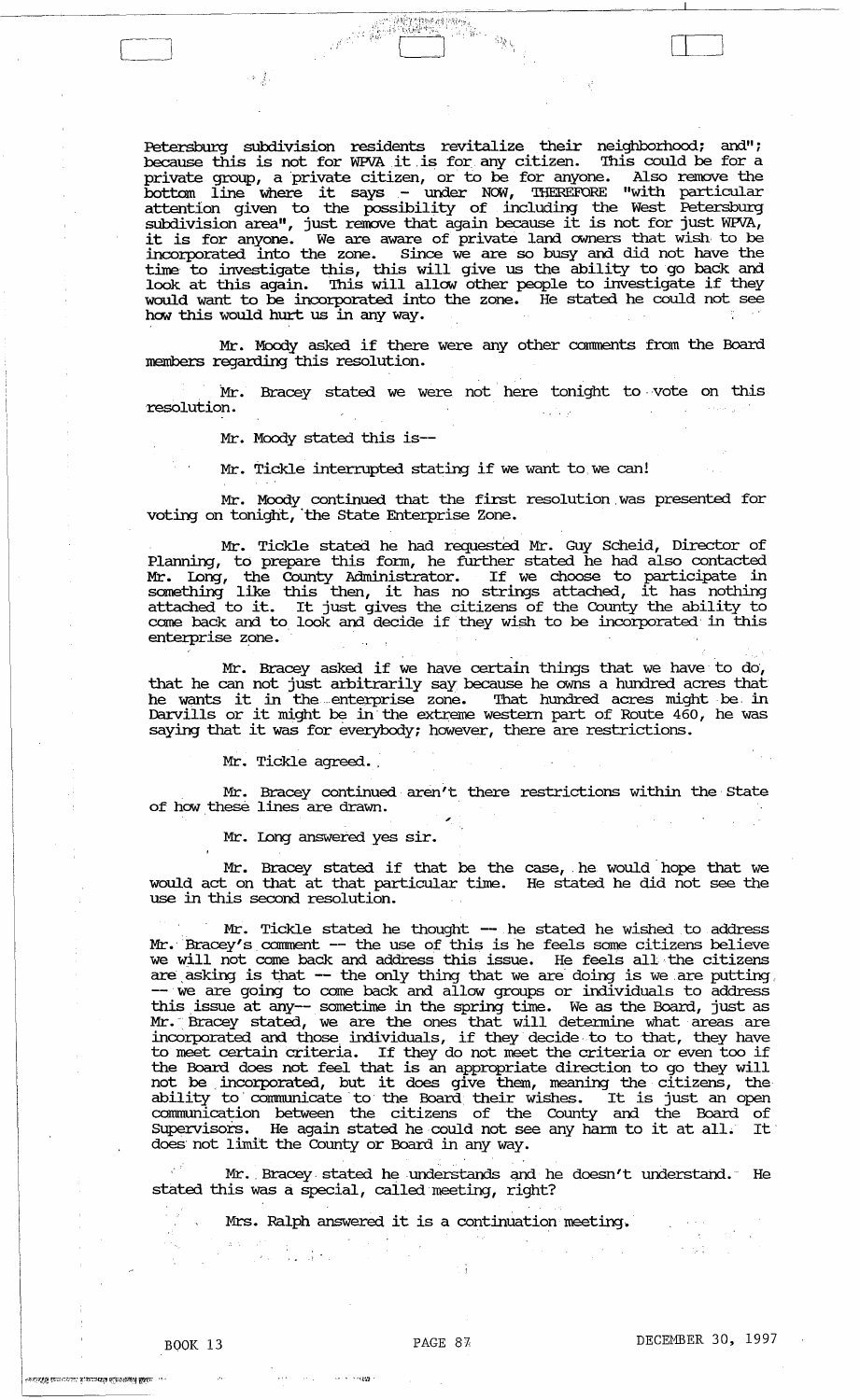Mr. Bracey repeated a continuation to actually vote on the enterprise zone as set forth in item 1 here. He stated he would be real honest he came prepared for that and not any other thing pertaining to the enterprise zone. He would hope that we -- he did not mind if this second one be put on the agenda to be discussed. He felt tonight he was doing something he really did not know what he was talking about, by taking on a second part of something at a special, well it is not a special called meeting, but we continued and that was all that was on the agenda.

Mr. Moody stated Mr. Tickle had just motioned to him that he would not have any problem putting this on a later agenda, if that was the Board's desire. He asked Mr. Clay for comments.

Mr. Clay stated be had no conunent. If we do the one that is necessary to get us squared away with the state, that was what he was after.

Mr. Tickle stated me too.

Mr. Clay stated this other resolution does not pertain to that issue; therefore, let's wait until later on.

Mr. Moody asked Mrs. Everett if she had any comments regarding this issue.

Mrs. Everett stated she did not see any need to act on this issue at this meeting.

Mr. Clay asked if this was all that was all we had to do for the state?

Mr. Long stated for the application, yes sir.

Mr. Moody stated that Mr. Tickle would bring it up on another agenda.

Mrs. Ralph asked if the Board would tell us when this should be on the agenda?

Mr. Tickle stated he would like for this to be on the next Board's agenda, when ever the Board felt they could put it on. He stated he had no problem with this and he did not see it as an issue. He did not see it as anything that limits us in any way, so he would ask the Chairman see it as any diming that in miles us in any way, so he would a<br>to put it on the next one. The second Wednesday's meeting.

" Mrs. Ralph stated January 21st.

-,

';!,' • -,.,'''. ,1';l'-i;'l.';!

Mr. Bracey stated he did not mind the third Wednesday, whatever Wednesday, is that going to give the staff long enough to give this to the state, the first one, and we will be all square, we are good children we state, the first one, and we wifi be all square, we are good children we<br>are not step children, then deal with this to see if this is even coming are not step difficultif, then dear with this to see if this is even coming<br>-- if we will be in compliance with the State regulations. He did not see how we -- all he was saying was that he hoped that we were not going how we -- all he was saying was that he hoped that we were not going<br>beyond what the State is requiring and how they want it done. He did not care what Wednesday as long as he got that infonnation. He would not vote on it next week unless he got some infonuation saying that it is alright.

Mr. Moody asked Mr. Long what the estimated time of approval was on the enterprise zone application.

Mr. Long said it should be approved within a weeks time, maybe two weeks max. He would say before the January 17th meeting. He felt this way because he understood the current Govexnor had indicated he would like to designate the zone. It will go out tomorrow special delivery.

Mr. Tickle stated he had one comment, this resolution has nothing restrictive to the enterprise zone at all. It is just a resolution saying the Board of SUpervisors are going to address this issue at a later date and this does not go forth to the state at all.

Mr. Moody asked this issue be put on the January 21st meeting agenda .